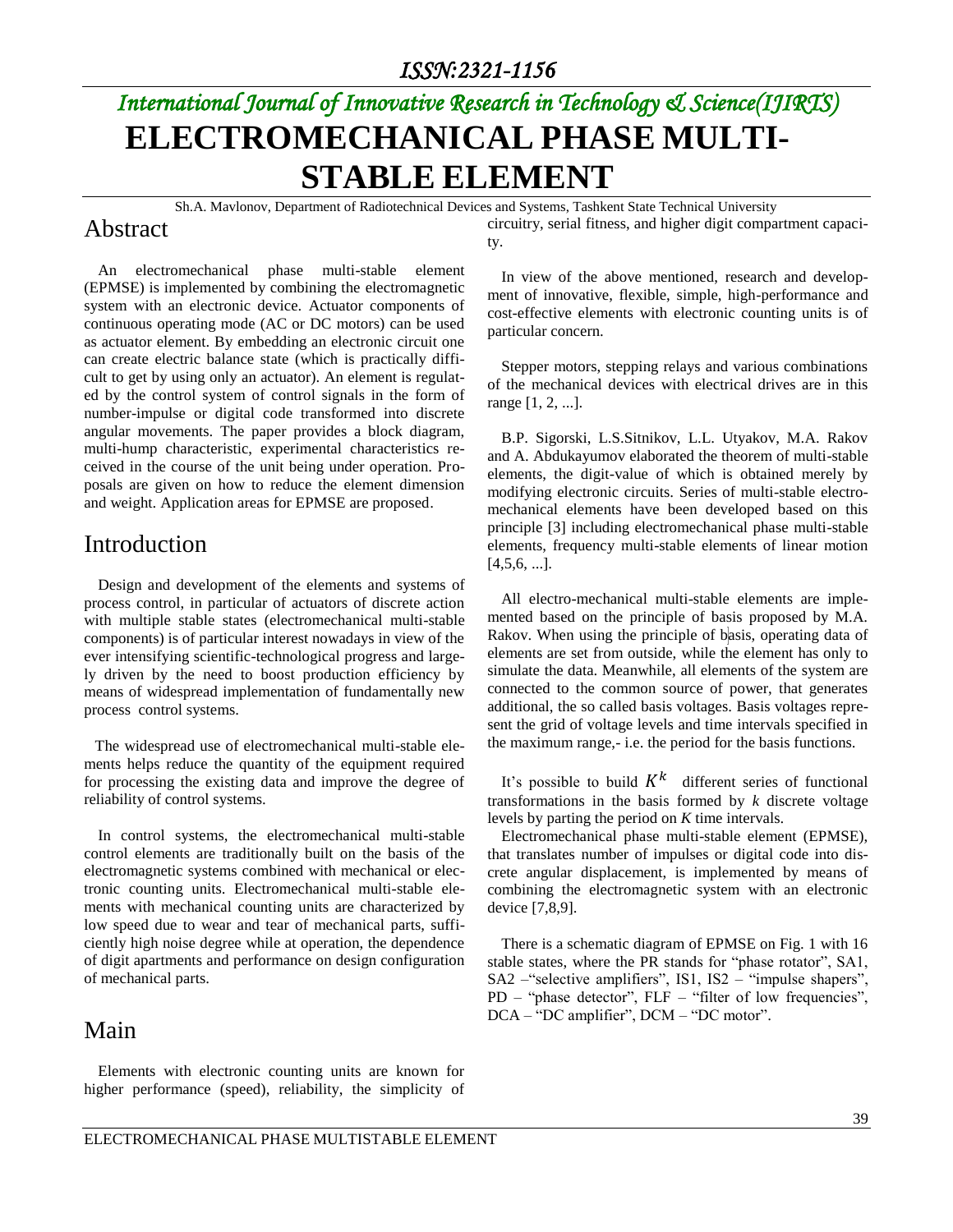### *ISSN:2321-1156*

# *International Journal of Innovative Research in Technology & Science(IJIRTS)*



**Figure 1. Schematic diagram of EPMSE**

The element operates as follows. Phase voltage of the output winding of PR with frequency equal to the frequency of the supply voltage, varies in proportion to angle of rotation of the rotor. From output of the diode bridge, pulsing voltage of double frequency (i.e. 100Hz), enters.

This voltage with phase shift is applied to the input of IS2 and unipolar pulses required for gaining multi-hump characteristics (Fig. 2) appear on their output.



**Fig.2. Static input-output characteristic Umax- amplitude of rectangular impulses**  $\overline{Umax}$  $\overline{2}$ **–max value of the constant component without filter (the** 

**dotted line).**

Unipolar pulses are selected on term of  $\sin \frac{n \times \delta}{2} = 1$ , and are applied to the input of SA1 configured to n- harmonics (in our case  $n = 8$ ,  $\delta = 1,25$ ms)



**Fig.3. Experimental shotwave form**

There is an experimental shot waveform of voltage on the output of the selective amplifier on Figure 3.

The number of harmonics sets out the number of stable states of the element. The phase detector from the output of which and through the FLF, DC voltage is applied to the DCM, ensures feedback loop contact of the quadripole with multi-hump characteristic.

Additional IS1 and SA1 ensure reference voltage to PD. One complete revolution of the rotor of the PR leads to change in the angle of phase shift between output pulses of shapers to 2π. Meanwhile, the phase of n-harmonics changes to 2πn, resulting in the constant output voltage of the PD adopting maximum and minimum values n-times. At 0,  $(2\pi), \frac{\pi}{2}$  $\frac{\pi}{n}$ ,  $\frac{2}{n}$  $\frac{2\pi}{n},...,\frac{2}{n}$  $\frac{n}{n}$  the constant voltage takes zero value, which define points of stable equilibrium.

Shifting element from one stable state to another control mode is carried out by generating control impulse. When control impulse is given to FLF, constant voltage is applied to the winding of the engine control, which induces rotation of its shaft in one direction or the other depending on polarity of the control pulse, which, in turn, shifts the shaft of PR to the required stable state. In such a state, the element is fixed for as long as desired.

Owing to discrete nature of motion of the system, a program written by natural pulses is used, where shift distances are determined by simple number of pulses, i.e. each pulse has a fixed value in units of movement.

To compile the program, parameters of the control pulses (Fig. 4) have been experimentally studied for  $n = 16,8,4,2,1$ stable states in 360°, i.e. at times when intervals between stable states account for  $22^{\circ}$  30',  $45^{\circ}$ ,  $180^{\circ}$ ,  $360^{\circ}$ . Optimal values of control pulse are selected based on conditions of: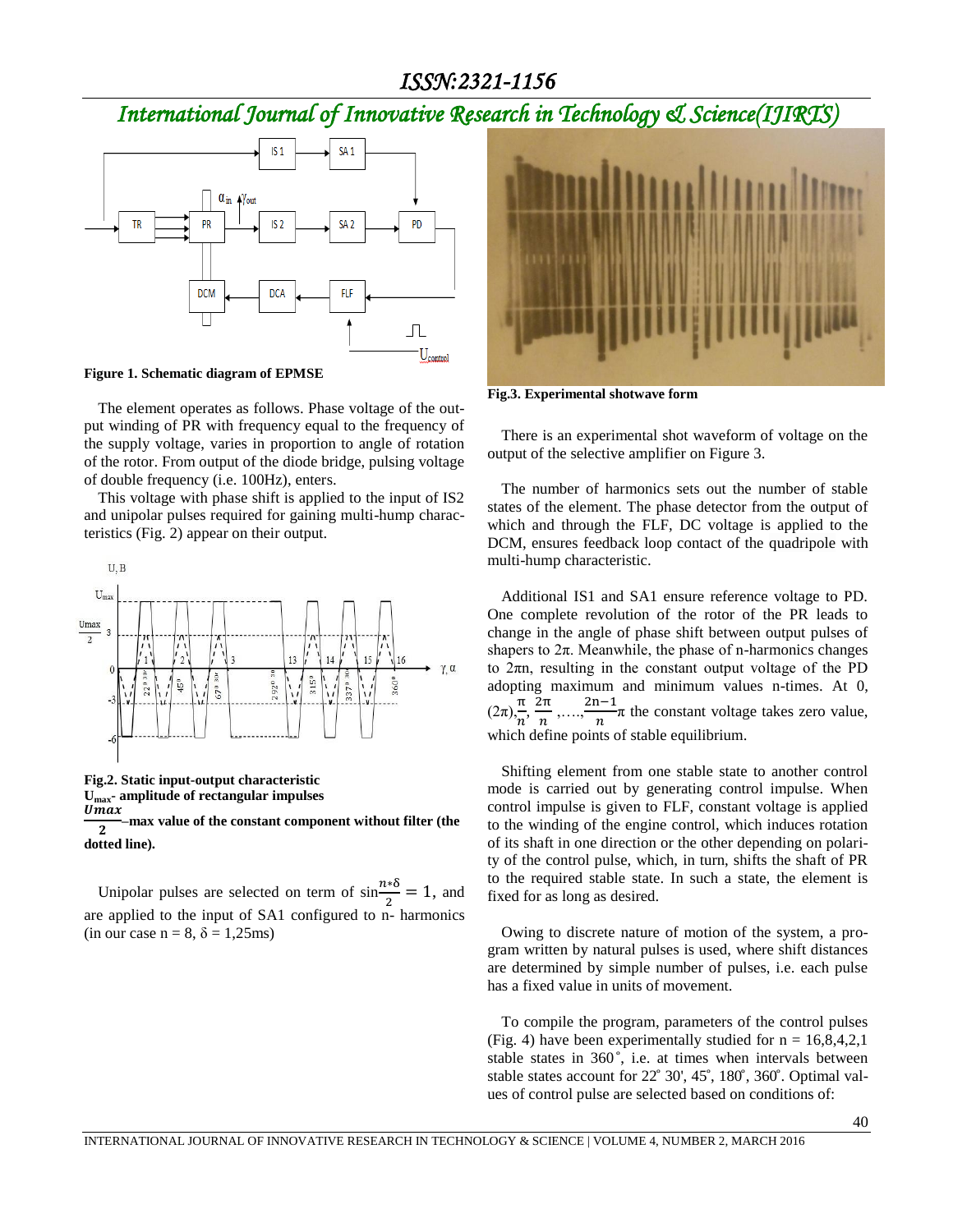# *International Journal of Innovative Research in Technology & Science(IJIRTS)*

 $t_{\text{uopt}} = \alpha/n_{\text{average}}$ where,  $n_{\text{average}} = n_{\text{max}} + n_{\text{min}}/2$ 



**Fig.4.Parameters of control pulses**

To reduce dimensions and weight of EPMSE:

1. One can replace three-phase transformer that feeds the phase rotator (resolver) by 3 two-section phase rotating chains of type "*R- parallel"* or type "*C-parallel"* (Fig. 5) which transform single-phase input voltage to three-phase input voltage.



**Fig.5. Phase-rotating chains**

However, in case of phase rotating chain with identical sections each successive section tends to exert shunting action on a previous one.

To reduce the shunting effect of sections and decrease attenuation, progressive chains diagram can be implemented in the phase-rotating circuit:

 i.е. R2=m\*R1 ; R3= R1 C2= C1/m ; C3=C1/

Usually, the value of m does not exceed  $4 \div 5$ .

Toreduce the dimensions of the phase rotating transformer, one can implement the improved option of "*single-phase voltage transformer-to-three-phase transformers*" on a single chip [10].

2. One can combine electromechanical element-resolverengine in a single casing.

3. All electronic circuitry shall be replaced by integrated circuits.

EPMSEwas practically implemented in the system of process control of low-speed drilling machine, where it was used as an actuator for moving platform in polar coordinates. EPMSE was also implemented in the system of control of cotton gin. It is used for transfer of information to the control unit about the state of the grizzly shaft that feeds raw cotton to the gin chamber during initial processing.

EPMSE can be widely applied in systems designed for transforming output signal to the turning angle of the crankshaft. The unit can be applied in digital process control systems of machine tools as an actuator for moving platform in polar coordinates.

EPMSE operates as an integrator of *number - impulse* input signal. Therefore, any physical variable signal after being converted to number of pulses could algebraically be summed

### Acknowledgments

The author is thankful to IJIRTS Journal for the support to develop this document.

### References

- [1] Дискретный электропривод с шаговыми двигателями. Под редак. М.Г. Чиликина.- М.: Энергия, 1971-602с.
- [2] Гумен В.Ф., Каменинская Т.В. Следящий шаговый электропривод .- Л.: Энергия, 1980.-166с.
- [3] Реализация многозначных структур автоматики, Под реакцией д.т.н. М.А. Ракова, Наукова Дулена Киев- 1976. – 347с.